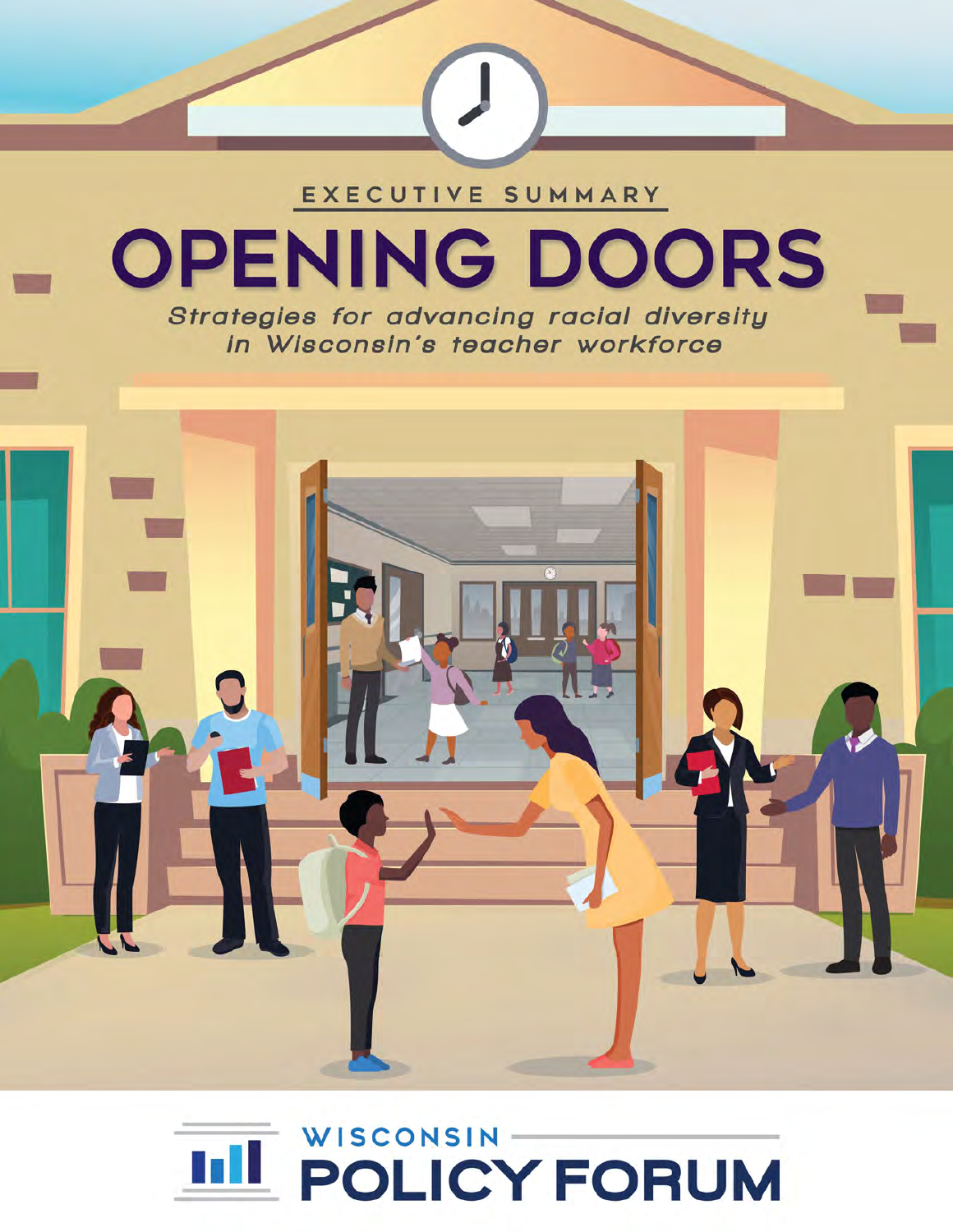# Executive Summary

This is the second of a pair of Wisconsin Policy Forum reports that address the lack of racial and ethnic diversity in Wisconsin's teacher workforce. The impetus for this research is both long-standing racial disparities in educational outcomes that have persisted in Wisconsin for decades and a growing body of evidence pointing to the benefits that a racially diverse and representative teacher workforce can bring to efforts to mitigate those disparities. Studies have linked students' access to teachers from their own race and ethnic background with a variety of beneficial outcomes – from higher rates of academic achievement, attendance, high school graduation, and college enrollment, to lower rates of suspension, dropout, and discipline referrals.

The first report, *[A Teacher Who Looks Like Me: Examining racial diversity in Wisconsin's teacher](https://wispolicyforum.org/research/a-teacher-who-looks-like-me-examining-racial-diversity-in-wisconsins-teacher-workforce-and-the-student-to-teacher-pipeline/)  [workforce and the student-to-teacher pipeline,](https://wispolicyforum.org/research/a-teacher-who-looks-like-me-examining-racial-diversity-in-wisconsins-teacher-workforce-and-the-student-to-teacher-pipeline/)* showed that while students of color have been rising as a share of Wisconsin's public K-12 student population, its teacher workforce has remained overwhelmingly white. We found similar gaps in representation for individual race and ethnic groups and throughout the state in rural, suburban, and urban communities.

This report seeks to address three broad questions raised by *A Teacher Who Looks Like Me*:

- What are the conditions and barriers that prevent candidates of color from joining the ranks of teachers and building a long-term career in the profession?
- What are schools, districts, higher education institutions, and others doing to change those conditions?
- And what more could be done, in particular by Wisconsin's state government, to move the needle on this important component of educational equity?

To answer these questions, we gathered perspectives from a broad array of Wisconsin teachers, school and district leaders, teacher education faculty, higher education administrators, state leaders, and others through focus groups and in-depth interviews. These perspectives, coupled with a national scan of policy research and policy initiatives in other states, inform a range of policy options that hold promise as potential instruments of change in Wisconsin.

# Barriers and challenges

We found individual and institutional barriers to teacher diversity in Wisconsin along three principal stages of the teacher career continuum.



Starting upstream in the teacher pipeline, our interviews and focus group responses indicated that racial disparities in college enrollment and completion (the first key prerequisites to becoming a teacher) stem, in part, from a lack of policies and initiatives on college campuses that address the specific financial, academic, and social-emotional needs of students of color. These students also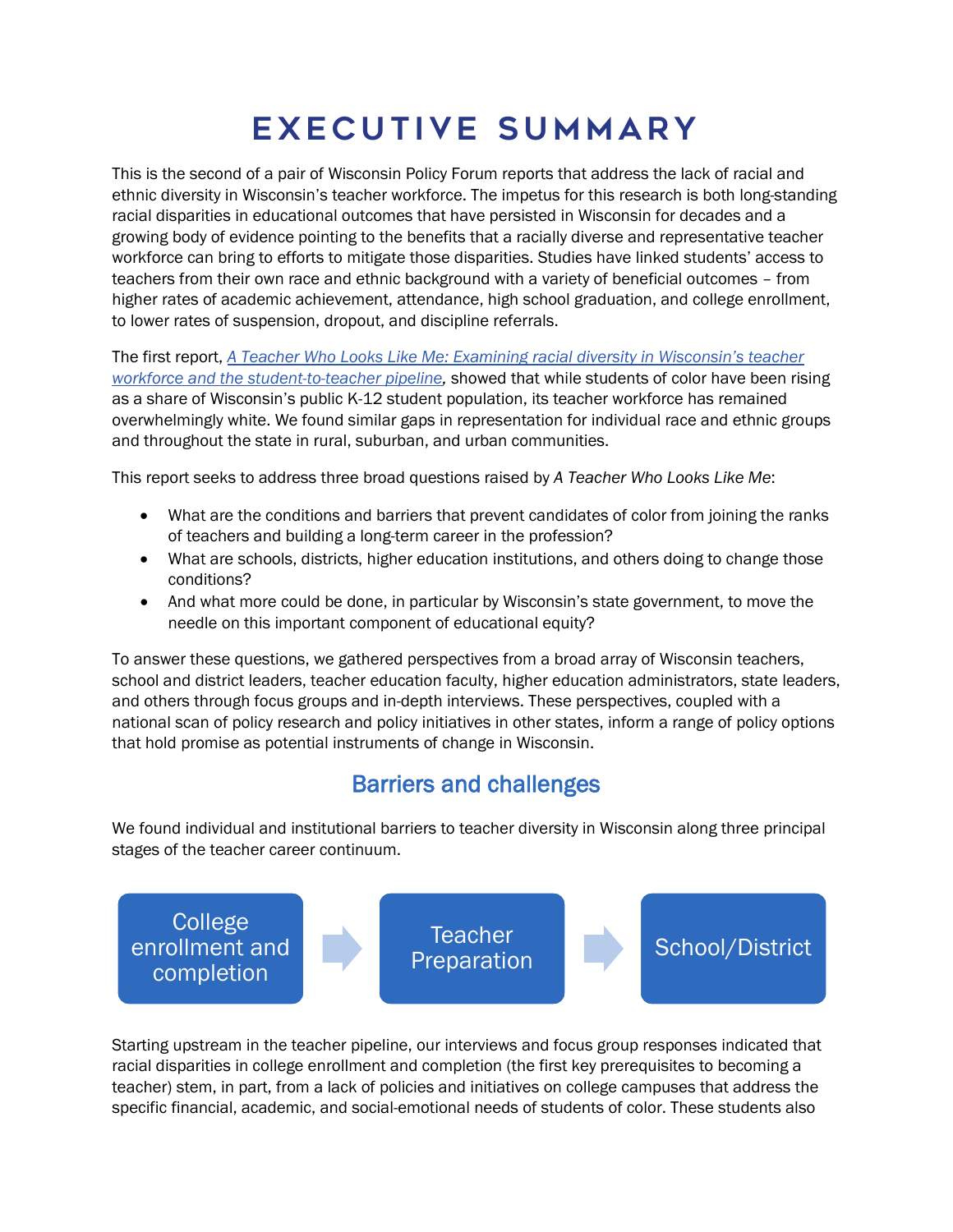encounter barriers to success in teacher preparation programs that range from high cost and lack of financial assistance, to licensure tests that disadvantage students of color, to insufficient preparation for the realities of teaching in a multicultural classroom.

Finally, teachers of color experience a range of barriers and challenges that discourage them from pursuing a teaching career or contribute to disproportionately high attrition from teaching positions in schools. Our interviewees and focus group participants cited negative experiences they had with teachers during their own K-12 years, relatively low compensation, implicit racial bias in school hiring processes, experiences of isolation and interpersonal racism in their school or community, lack of support from mentors and principals, and limited autonomy and opportunity to advance professionally.

Despite individual and institutional efforts to mitigate the impact of these challenges on communities of color, most of our key informants cited a perceived undercurrent of racism and racial bias that persists in Wisconsin's educational institutions and that can deter people of color from joining the teaching profession or building a long-term teaching career. The diagram below summarizes our findings on these conditions.

# Barriers and challenges to teacher diversity in Wisconsin

### College enrollment and completion level

o Culture of higher education campuses is not conducive to success for students of color

### Teacher preparation level

- o High cost of teacher education / lack of sufficient financial assistance
- o Teacher licensure testing requirements
- o Curriculum does not adequately prepare candidates for classroom realities

## School/District level

- o Compensation
- o Negative experiences in K-12 years
- o Racial bias in hiring and promotion practices
- o Workplace does not foster a sense of belonging
- o Lack of mentor, principal, and other support in early career
- o Limited autonomy and career advancement opportunities

Underlying perceived challenge: Racism and racial bias embedded in education system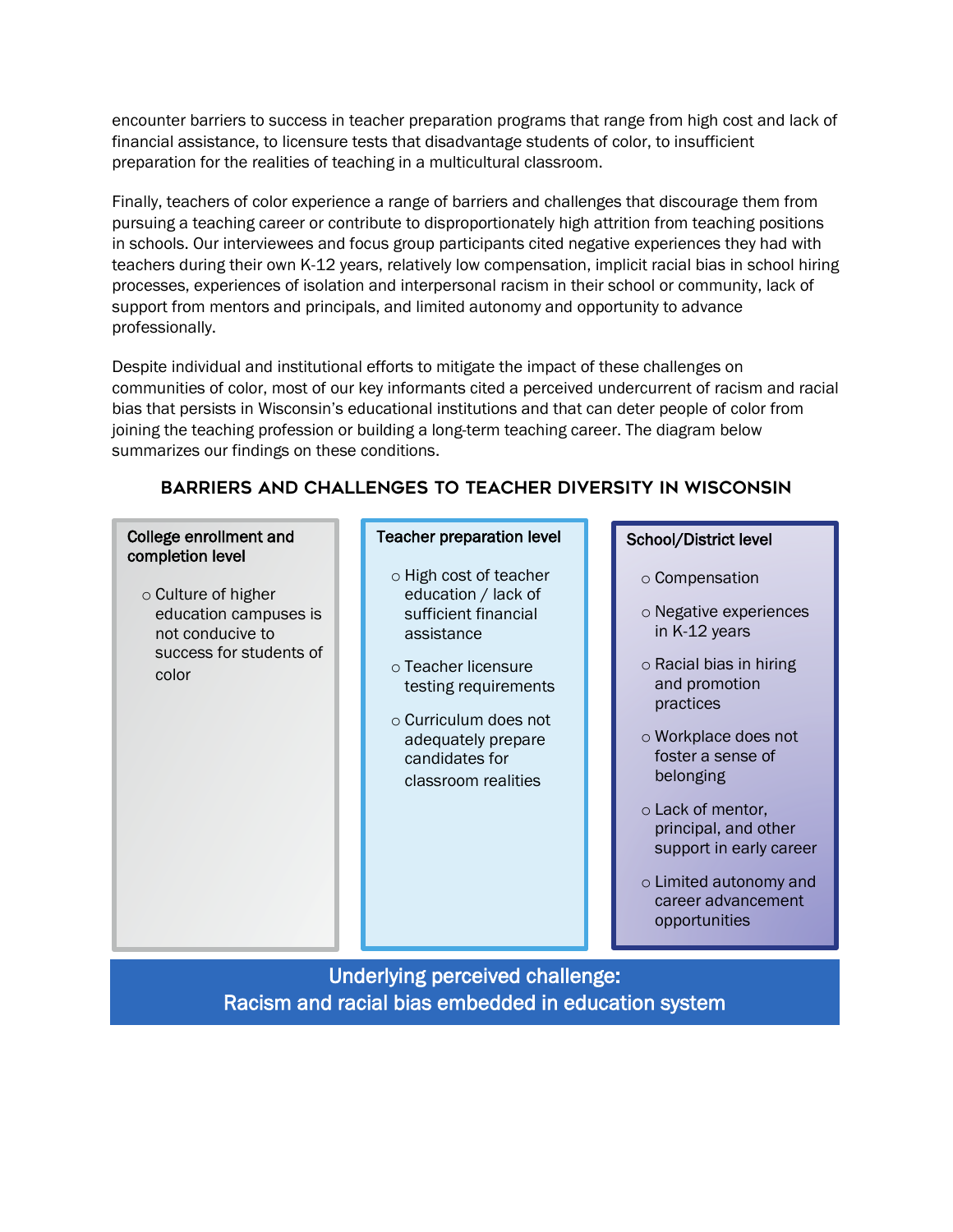# Local strategies and solutions

We found a wide variety of initiatives that schools, universities, and other entities are undertaking to remove the barriers and challenges that impede progress toward enhanced teacher diversity throughout the teacher pipeline.

Some of these local efforts target funding and support to individual teachers or teachers-in-training. Key among such individual supports are financial supports such as salary premiums for teachers in high-poverty schools as well as loan forgiveness and service scholarships funded by the state, local institutions, or community partners that expand access to teacher education programs. Other key strategies include one-on-one intensive mentoring and coaching during the first few years as a licensed teacher; and cohort programs that establish networks of mutual support for teachers of color.

Other approaches aim to effect systemic or organizational change as a way to enhance the conditions and organizational cultures that welcome and foster success for teachers of color. At the teacher training level, a particularly promising example of these institutional approaches is the establishment of teacher residency and Grow-Your-Own programs that emphasize developing teaching talent from within the community by providing intensive training while removing barriers related to cost and flexibility. Enhanced training in culturally responsive practices and alternatives to licensure tests such as performance-based assessments of teaching ability also hold promise.

Strategies to support and retain licensed teachers often begin with efforts to foster equity throughout a school or district through decision-making procedures guided by anticipated impacts on equity; a commitment to organizational cultural competence; and efforts to develop a racially diverse and equity-minded cadre of school and district leaders. Finally, schools and districts can enhance the racial and ethnic diversity of their teaching staff by revamping hiring and staffing processes and procedures to remove racial bias and attract and retain high-quality teachers of color.

The diagram on the next page encapsulates our findings on these strategies and solutions, emphasizing how they stem from earlier discussion on the barriers and challenges that persist throughout Wisconsin's educator pipeline.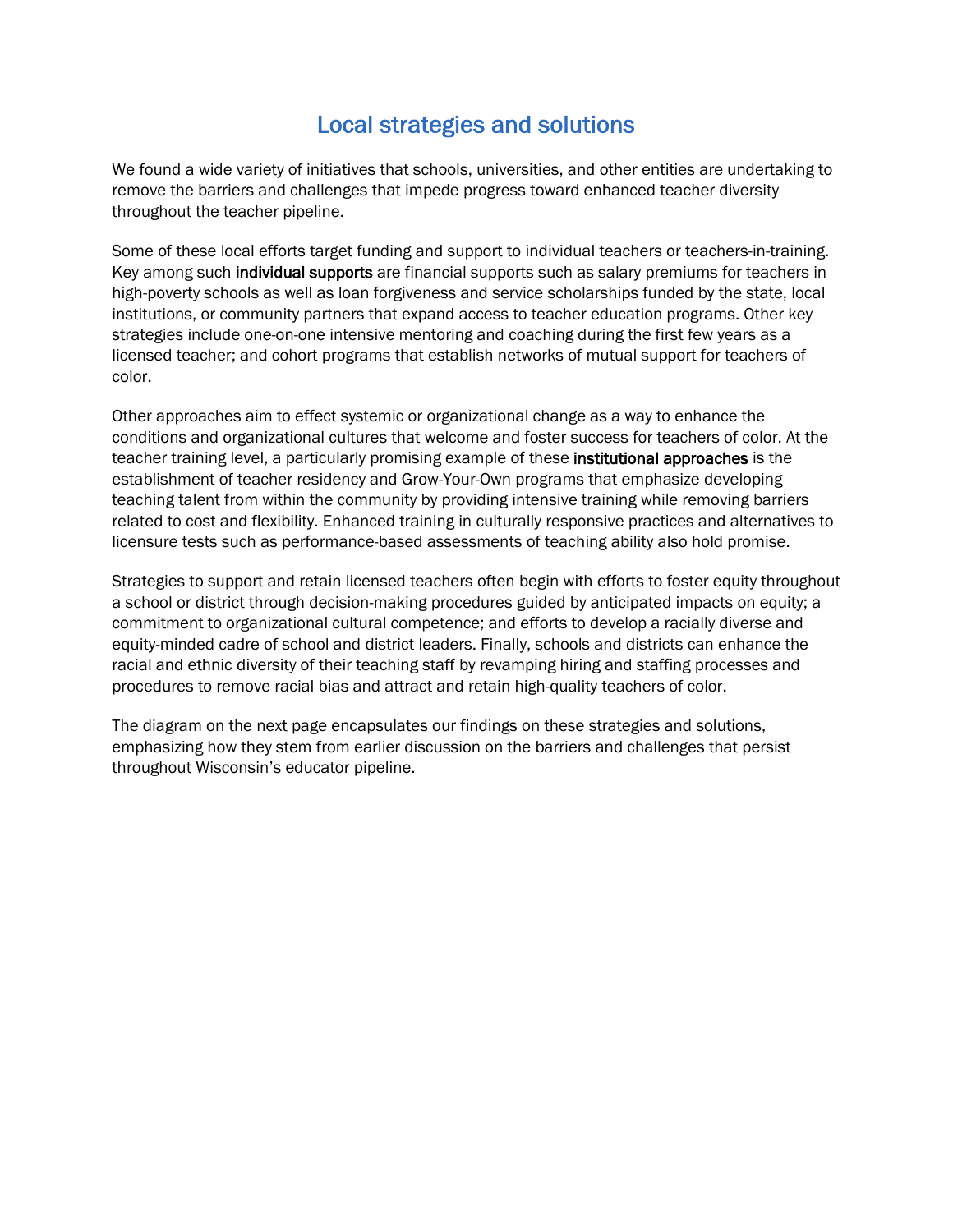# Barriers and **CHALLENGES**

# Local strategies and solutions

#### Traditional routes

- Majority of teachers enter this way
- 3 main steps: o Complete bachelor's degree from a university/college school of education
- o Obtain teaching license
- o Seek teaching position

#### Alternative routes

- o May or may not be tied to higher education institution
- o More flexible
- o Less costly
- o Less time-consuming
- o Often assigns trainees as teachers prior to licensure

Teacher retention

### College enrollment and completion

o Culture of higher education campuses is not conductive to success for students of color

### Teacher preparation level

- o High cost of teacher education / lack of sufficient financial assistance
- o Teacher licensure testing **requirements**
- o Curriculum does not adequately prepare candidates for classroom realities

### School/District level

- o Compensation o Negative experiences in
- K-12 years o Racial bias in hiring,
- layoff, and promotion practices
- o Workplace does not foster a sense of belonging
- o Lack of mentor, principal, and other support in early career
- o Limited autonomy and career advancement opportunities

Underlying perceived challenge: Racism and racial bias embedded in education system

- Target funding and financial assistance for teachers and teacher candidates
	- o Salary premiums for teachers who agree to teach in high-poverty and hard-tostaff schools, classrooms, subjects
	- o Review demographics and compensation policies to identify/rectify any racial disparities
	- o Loan forgiveness and service scholarships for teacher candidates
	- o School-university partnerships leveraging state grants to support teacher candidates
- **Expand** pathways to teaching through school district-higher education partnerships o Teacher residencies
	- o Grow Your Own programs

Embed equity and cultural responsiveness in teacher preparation and professional development

- o Ongoing training in culturally responsive practices for both teacher candidates and licensed teachers
- o Facilitate licensure of non-English-dominant multilingual teachers
- o Participatory design: Ask communities being served what teacher need to know/do

Foster culture of equity throughout school-level practice and policy

- o Center educational equity in all decision-making
- o Institution-wide efforts to infuse cultural competence
- o Diverse, distributed school leadership

Support for teachers during critical early years

- o Hiring processes and policies: Post positions early, remove racial bias
- o Intensive mentoring and coaching for new teachers
- o Cohorts and affinity groups: networks of mutual support for teachers of color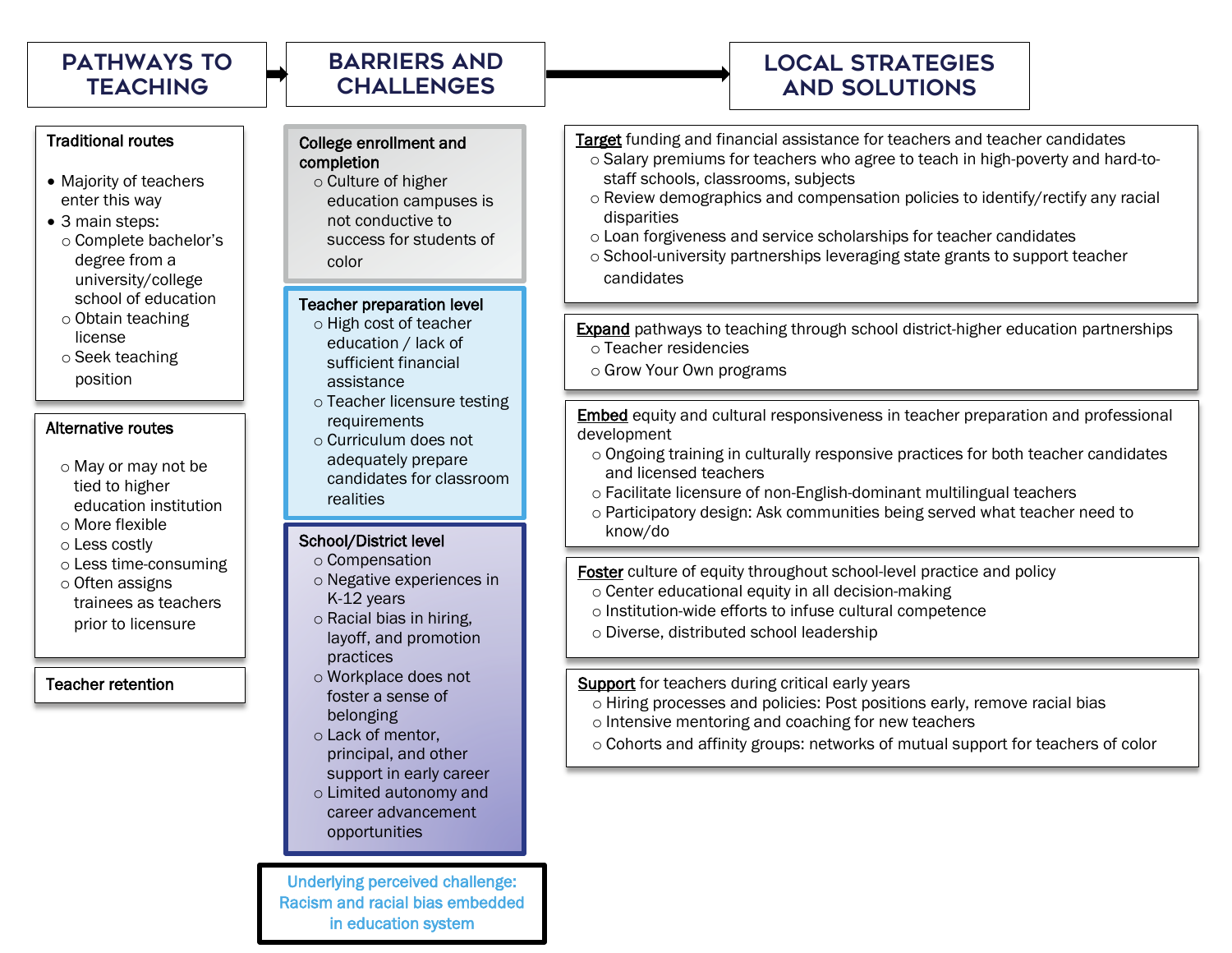# State-led policy solutions

While K-12 schools, higher education institutions, and community partners across the state have taken several creative steps to address the challenges that are impeding teacher workforce diversity, the scale of Wisconsin's teacher diversity challenge suggests an opportunity for action at the state level to advance teacher diversity beyond what localized approaches can accomplish alone.

Drawing from the insights we gathered from state and local education stakeholders in Wisconsin as well as a national scan of promising policy levers in other states, we propose a number of ways the state could support local institutions in Wisconsin that have been working to mitigate these barriers. Below and in the graphic on the next page, we offer options for state policymakers to consider along five interrelated fronts:



Elevate teacher diversity as a top education priority in Wisconsin by convening key stakeholders to establish a common definition of the state's teacher diversity challenge; a vision to guide and coordinate disparate local programs and legislative strategies; and specific state/local goals, transparency and accountability measures, and metrics for tracking progress.

Target state investments to support both individuals and institutions. The state could invest in loan forgiveness and service scholarships that both reduce the cost of college and teacher training and provide incentives for teachers to serve Wisconsin schools with particularly acute staffing needs. The state also could invest in programs that expand or

support high-retention residency and GYO teacher education models as well as strategically leverage federal funds to bolster state and local investments.



Provide both flexibility and rigor in teacher preparation and evaluation. The state could consider eliminating or offering alternatives to teacher licensure tests that historically have blocked or discouraged students of color from

entering the teaching profession. Another strategy is to allow districts the flexibility of running their own teacher preparation programs designed to prepare teachers for district-specific needs and context. This could be accompanied by measures to hold districts accountable for ensuring their teachers demonstrate rigorous state standards of teaching competency.



Require districts and teacher training programs to demonstrate greater transparency and accountability for teacher diversity. State reporting requirements could be fortified to foster greater public transparency and accountability surrounding performance by race in teacher preparation program enrollment, completion, and licensure tests. Analogous

provisions could be implemented to require school districts to report and/or demonstrate improvement on measures of teacher diversity. The state could further facilitate transparency and accountability by providing user-friendly public access or dashboards to related state and local data.



Build state data system capacity: In an effort to build state-level capacity to carry out datadriven policymaking and monitor progress toward greater teacher diversity in Wisconsin, the state could consider leveraging its authority and resources to build a cohesive statewide data system that connects a fragmented array of independent data silos.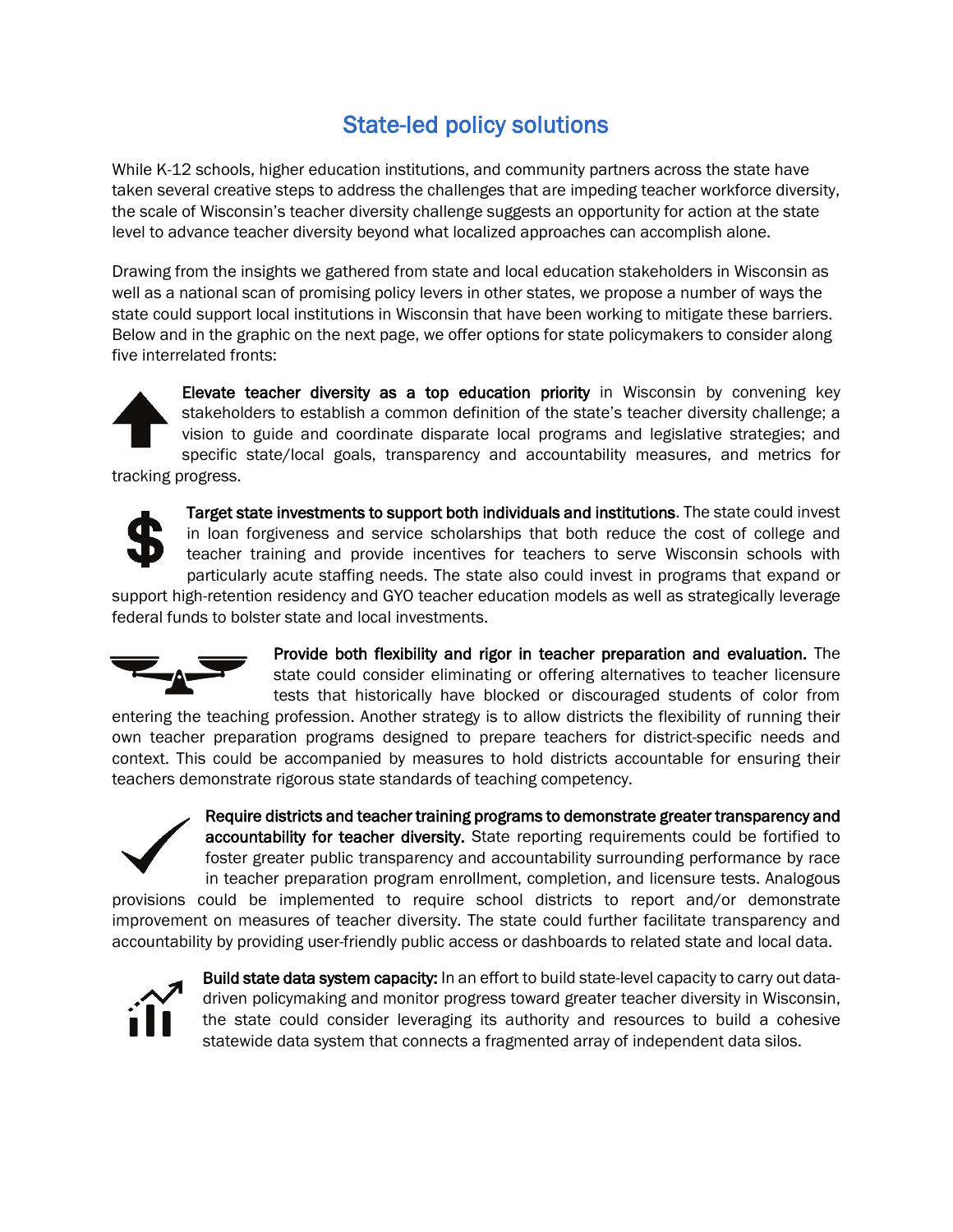

#### Elevate teacher diversity as a top education priority

- Convene statewide stakeholders to set a common vision and align efforts around it
- **Explore legislative solutions**

#### Target state investments to support both individuals and institutions

- Provide financial assistance to help students complete college and teacher preparation programs
- Fund grants to institutions to incubate or expand programs that expand the pipeline of teachers of color
- Leverage federal funds to support state and local efforts to improve teacher diversity

#### Provide both flexibility and rigor in teacher preparation and evaluation

- Eliminate or offer alternatives to existing teacher licensure tests
- Provide greater flexibility with regard to state requirements for shortage areas

#### Require greater transparency/accountability for teacher preparation programs & school districts

- Require teacher preparation programs to report and improve completion rates by race for all teacher certification programs.
- Require school districts to both report and be accountable for various measures of teacher diversity

#### Build state data system capacity

• Build a comprehensive K-20 data warehouse that connects a fragmented system of data silos